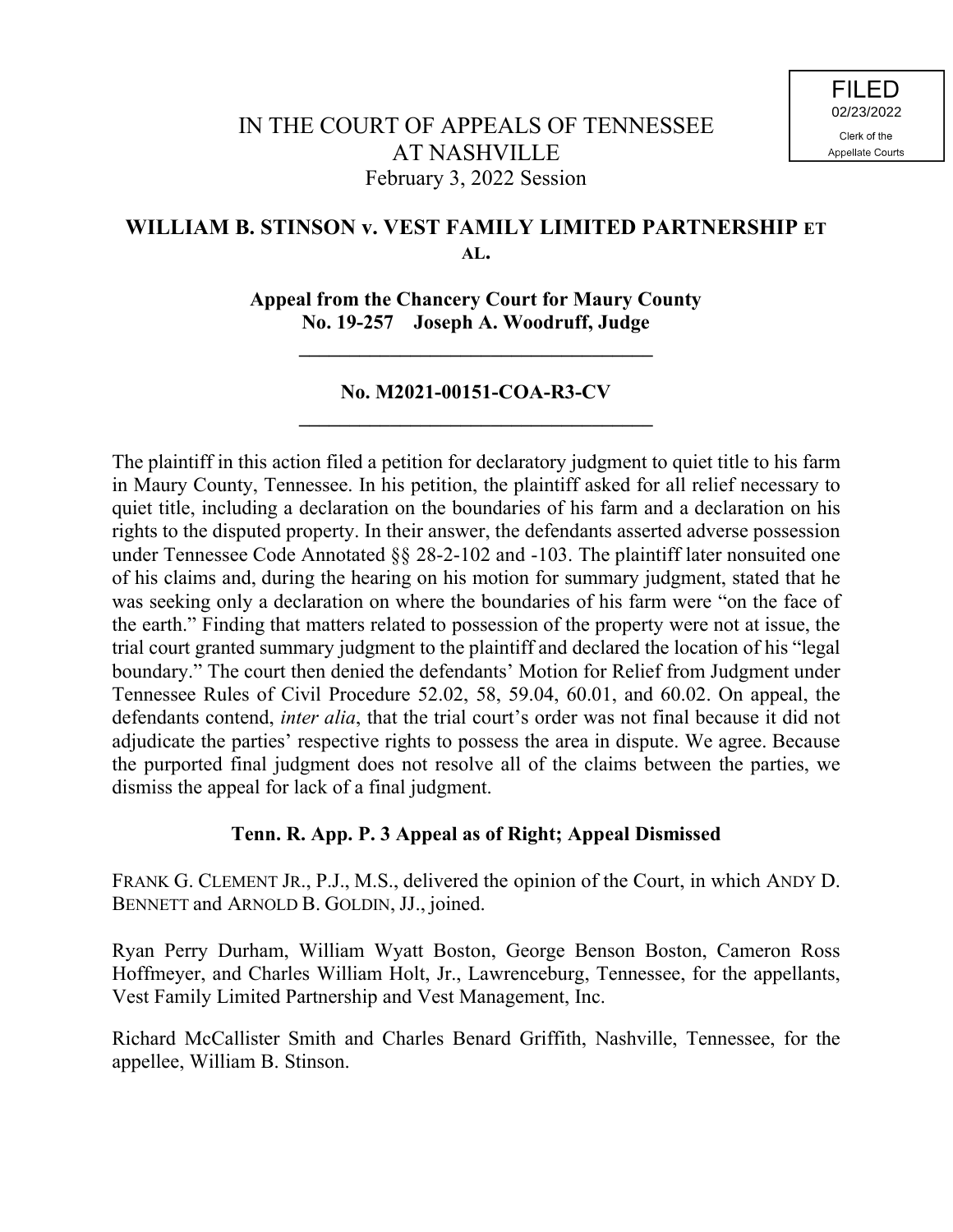#### **OPINION**

#### **FACTS AND PROCEDURAL HISTORY**

In 1984, William B. Stinson ("Plaintiff") purchased property on North Cross Bridges Road in Maury County, Tennessee ("the Stinson Farm"). In 2003, Ruskin Vest, Jr. bought a farm ("the Vest Farm") that borders the Stinson Farm to the north, south, and west. Mr. Vest later conveyed the Vest Farm to the Vest Family Limited Partnership, of which Vest Management, Inc., is the general partner ("collectively, Defendants").

Until 2015, both Plaintiff and Defendants believed that the northern boundary between their farms was demarcated in part by a large, wooded ditch that runs east to west. This belief was brought into question in November 2015, when Plaintiff had a survey completed that showed the Stinson Farm extended north of the ditch in some areas ("the Adkins Survey"). Relying on the Adkins Survey, Plaintiff began to "bush-hog" or clear land north of the ditch. Defendants, however, maintained that the ditch was the boundary, and they sent Plaintiff a letter telling him to stop clearing the area. Because of the disagreement, the Maury County Tax Assessor classified as "disputed" the land between the boundaries shown on the tax map and the Adkins Survey ("the Disputed Area").

To resolve the matter, Plaintiff commenced this action in May 2019 by filing a Verified Petition for Declaratory Judgment to Adjudicate Boundary Disputes and to Quiet Title. Plaintiff alleged that he had "occupied, improved, possessed, and managed all areas of the Stinson Farm, including the Disputed Areas and all other areas," and asserted that Defendants' claims clouded and slandered his title. Plaintiff asked the trial court to, *inter alia*, provide the following relief:

- i. That the Court hand down a Decree which resolves all disputed boundaries and clearly declares the true and correct legal boundaries of the [Plaintiff]'s farm in Maury County, Tennessee, in conformity with the 2015 Adkins Survey attached hereto;
- ii. That the Decree memorialize and declare [Plaintiff]'s fee interest in and to such property as described;
- iii. That the Court hand down and grant to [Plaintiff] any and all other relief which may be necessary or appropriate to quiet title to his property[.]

In their Answer, Defendants denied that the Adkins Survey showed the true and correct boundary between the farms. They also denied that Plaintiff had "occupied, improved, possessed, and managed" all of the Disputed Area. Defendants also asserted several affirmative defenses, including adverse possession under Tennessee Code Annotated §§ 28-2-102 and -103.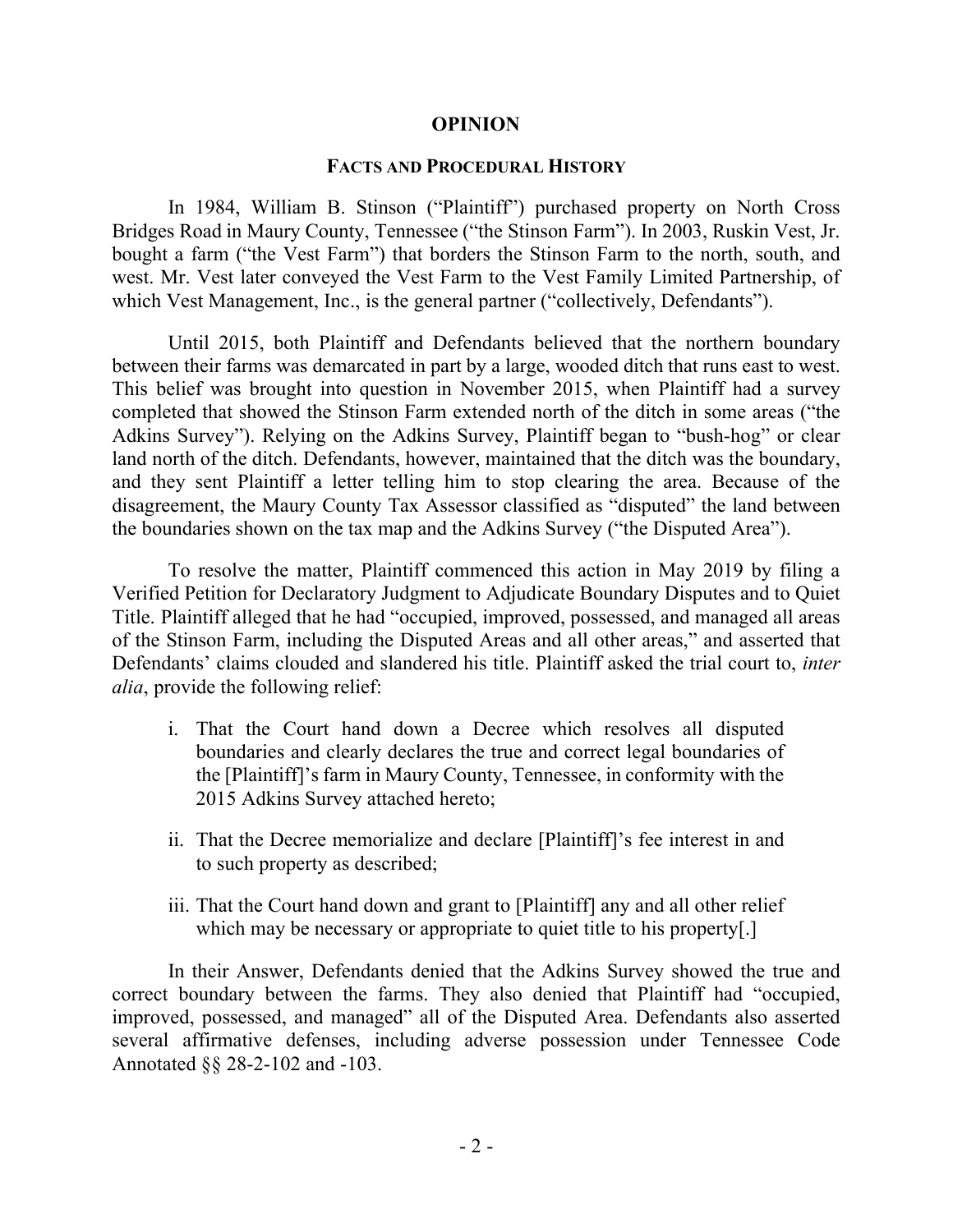Defendants then hired surveyor Keith Brotherton to plot out the boundaries of the Vest Farm using the description in their deed. But the resulting survey ("the Brotherton Survey") confirmed the Adkins Survey in all material respects. Like the Adkins Survey, the Brotherton Survey showed that the Stinson Farm extended north of the ditch in several areas. In his deposition, Mr. Brotherton explained that the boundary shown on the Maury County Tax Assessor's map was based on several erroneous "calls" in the Vest Farm's deed. These calls were added to the Vest Farm's legal description in 1952, but Mr. Brotherton concluded that the additions were a mistake because the calls were not supported by any evidence that would typically accompany such a change. Moreover, Mr. Brotherton explained that he could not complete a survey using the 1952 calls because they created a gap in the boundary for the Vest Farm, i.e., the calls made it impossible to "close" the property. As a result, Mr. Brotherton relied on an older deed in the Vest Farm's chain of title. That deed described the same northern boundary that was shown in the Adkins Survey.

Thus, in September 2020, Plaintiff moved for summary judgment and asked the trial court to declare the boundary lines called for in his deed as found in the surveys. Defendants opposed the Motion, asserting that there were still several disputed issues of fact on the parties' rights to use and possess the Disputed Area, particularly the land north of the ditch. Defendants contended, *inter alia*, that they and their predecessors in title had occupied, possessed, and managed all land north of the ditch since at least 2002.

A few days before the hearing on his Motion for Summary Judgment, Plaintiff filed a Notice of Partial Voluntary Dismissal "dismissing his Slander of Title claim." At the hearing, Plaintiff clarified that he intended to dismiss all claims except for "the declaratory judgment action." He explained that he simply wanted a declaratory judgment on where the boundaries described in his deed "exist on the face of the earth." Thus, he asserted that any issues of fact on the use and possession of the Disputed Area were immaterial.

The trial court agreed with Plaintiff and granted his Motion for Summary Judgment. In its Memorandum and Order, the court found no dispute of material fact surrounding the surveys. It therefore declared that "[t]he location of the legal boundaries of the Stinson Farm (as described in [Plaintiff]'s May 22, 1984 warranty deed) on the face of the Earth are those locations described in the November 20, 2015 Adkins Survey." But the court clarified that it was not ruling on "the parties' possessory interests in and rights to possess the disputed property." The court then ordered the parties to attend mediation "to resolve any remaining dispute as to possession of the property" while designating its order as a final order pursuant to Rule 3 of the Tennessee Rules of Appellate Procedure.

The trial court filed its Memorandum and Order on November 4, 2020, along with a Clerk's Certificate of Service that stated a copy was sent to the parties. However, for unknown reasons, neither party received a copy of the order until December 9, 2020.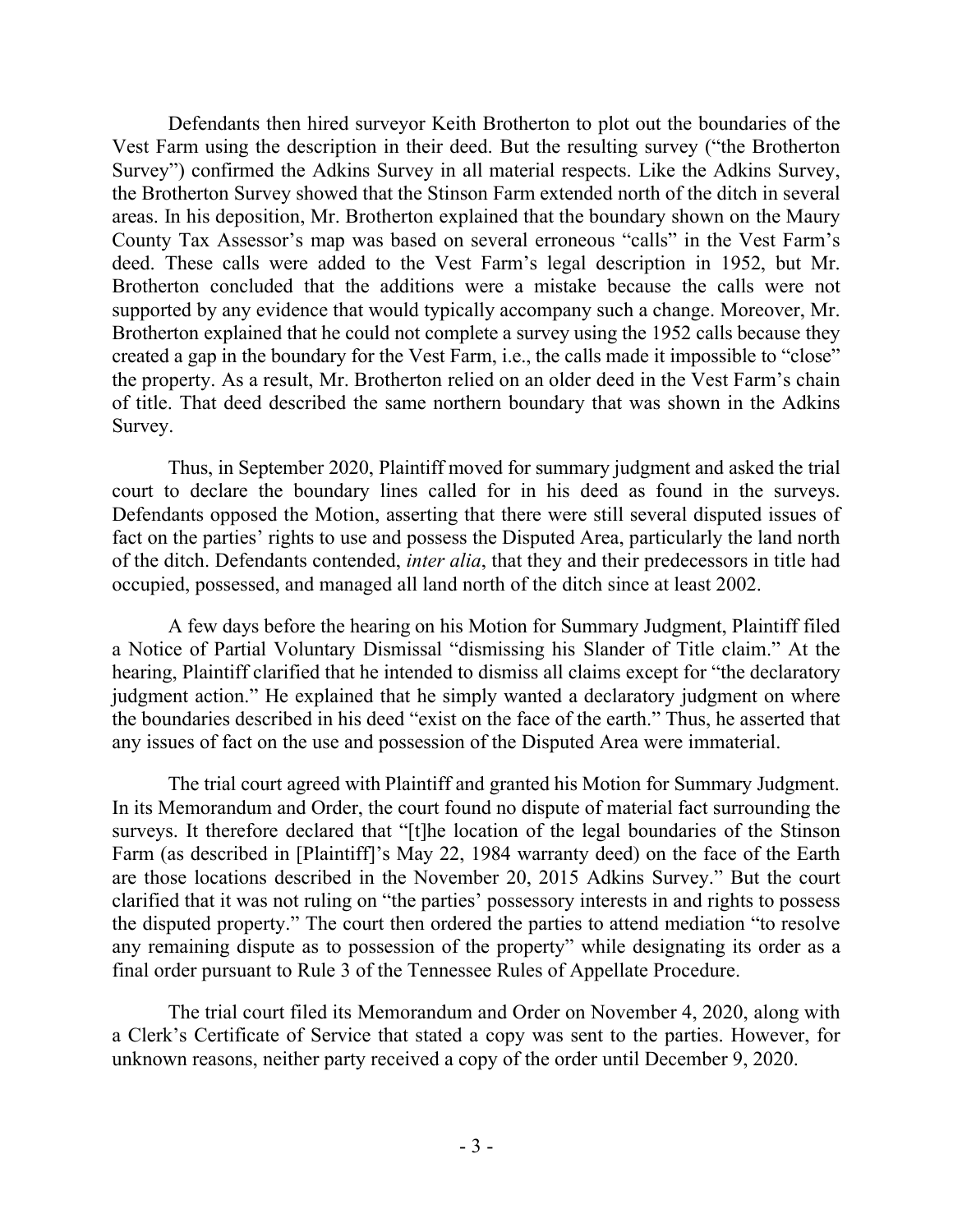Meanwhile, Defendants—not realizing that an order had been entered—filed a Counterclaim and Motion for Temporary Restraining Order and/or Temporary Injunction. Defendants alleged that Plaintiff had erected a fence and posted no-trespassing signs around the Disputed Area, and they asserted claims of common-law and statutory adverse possession. After learning about the November 4, 2020 Memorandum and Order, Defendants filed a Motion for Relief from Judgment under Tennessee Rules of Civil Procedure 52.02, 58, 59.04, 60.01, and 60.02. Defendants asserted, *inter alia*, that the Memorandum and Order was not final because it did not resolve all issues between the parties.

After a hearing, the trial court found it lacked jurisdiction to consider the Counterclaim because the case was fully adjudicated on November 4, 2020. The court also denied the Motion for Relief, reasoning that the Memorandum and Order complied with Rule 58 and therefore Defendants' Motion for Relief was untimely under Rules 52.02 and 59.04. The court also denied relief under Rules 60.01 and 60.02, finding no evidence of clerical error, mistake, inadvertence, or excusable neglect.

This appeal followed.

 $\overline{a}$ 

### **ANALYSIS**

Defendants raise several issues relating to the trial court's decision to grant Plaintiff's Motion for Summary Judgment and its decision to deny Defendants' Motion for Relief.<sup>1</sup> After a careful review of the record, however, we find that the dispositive issue in

- 1. Whether the trial court erred in granting summary judgment to Plaintiff despite the existence of genuine issues of material facts, particularly where the trial court determined that the facts produced by Defendants and Plaintiff at the summary judgment stage properly disputed the issue of possessory rights.
- 2. Whether the trial court erred in determining that the action pending before it was limited in nature by not reaching the question of the parties' possessory interests in the disputed property and, therefore, expressly making no ruling on the parties' possessory interests in and rights to possess the disputed property.
- 3. Whether the trial court erred in not considering matters other than surveys in its determination of what the trial court terms "title ownership."
- 4. Whether the trial court erred in determining that adverse possession of the disputed property did not operate as a defensive bar to the petitioner and appellee's declaratory judgment action.

 $<sup>1</sup>$  Defendants raise six issues on appeal:</sup>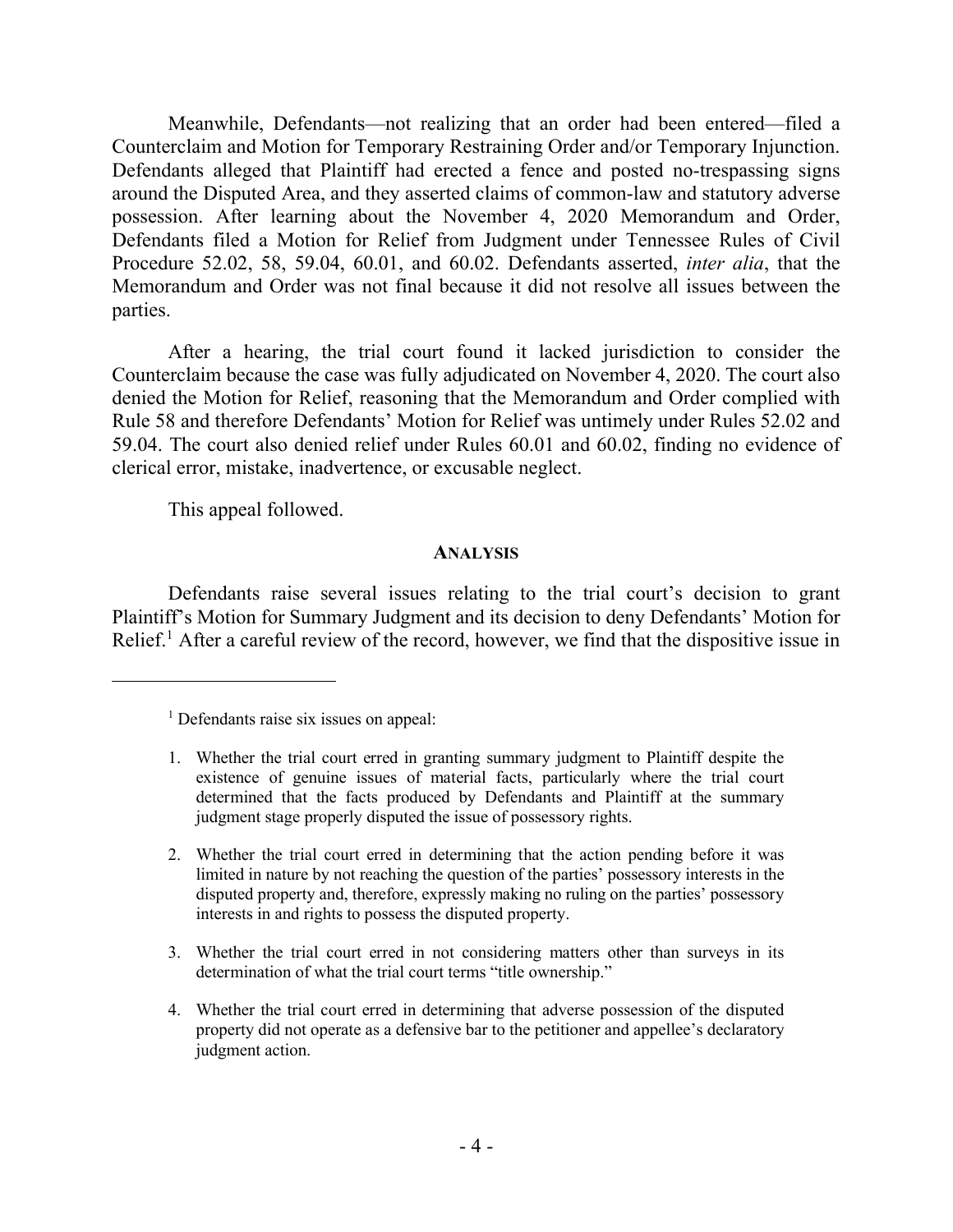this appeal is whether the trial court's November 4, 2020 Memorandum and Order was a final judgment for purposes of Tennessee Rule of Appellate Procedure 3. Defendants contend it was not final because the Memorandum and Order failed to address the parties' possessory interests in the Disputed Area. We agree.

Generally, "appellate courts have jurisdiction over final judgments only." *Bayberry Assocs. v. Jones*, 783 S.W.2d 553, 559 (Tenn. 1990). "A final judgment is one that resolves all the issues in the case, 'leaving nothing else for the trial court to do.'" *In re Est. of Henderson*, 121 S.W.3d 643, 645 (Tenn. 2003) (quoting *State ex rel. McAllister v. Goode*, 968 S.W.2d 834, 840 (Tenn. Ct. App. 1997)). "[A]ny order that adjudicates fewer than all the claims or the rights and liabilities of fewer than all the parties is not enforceable or appealable[.]" Tenn. R. App. P. 3(a). "To analyze whether an order operates as a final judgment, we must examine the parties' claims and the manner in which the trial court adjudicated those claims." *Ball v. McDowell*, 288 S.W.3d 833, 836 (Tenn. 2009).

In his Verified Petition for Declaratory Judgment to Adjudicate Boundary Disputes and to Quiet Title, Plaintiff asked for all relief necessary to quiet title, including (1) a declaration as to "the true and correct legal boundaries of the Petitioner's farm" and (2) a declaration of his "fee interest in and to such property as described." Plaintiff later filed a Notice of Partial Voluntary Dismissal on his "Slander of Title claim" while reserving "any other cause of action or claim for relief, asserted by Petitioner and currently pending."<sup>2</sup>

- 6. Whether the trial court erred in denying Defendants' motion for relief from the trial court's summary judgment and/or to alter or amend that order where the trial court certified its order as final, but that order did not resolve all issues before the trial court.
- <sup>2</sup> The Notice of Partial Voluntary Dismissal stated:

 $\overline{a}$ 

COMES NOW, the Petitioner, WILLIAM B. STINSON, who by and through undersigned counsel, gives NOTICE that he is voluntarily dismissing his Slander of Title claim for relief against both Respondents, as set forth in his Petition and Amended Petition.

<sup>5.</sup> Whether the trial court erred in denying Defendants' motion for relief from the trial court's summary judgement order and/or to alter or amend that order despite clerical mistake, inadvertence, and/or excusable neglect that resulted in neither the parties nor the attorneys receiving or knowing of the trial court's order granting summary judgment until more than thirty (30) days after it was stamped filed.

Neither this Notice, nor the voluntary dismissal noticed herein, shall pertain to or affect any other cause of action or claim for relief, asserted by Petitioner and currently pending, including without limitation, Petitioner's claims and prayers for declaratory relief, regarding his boundary lines.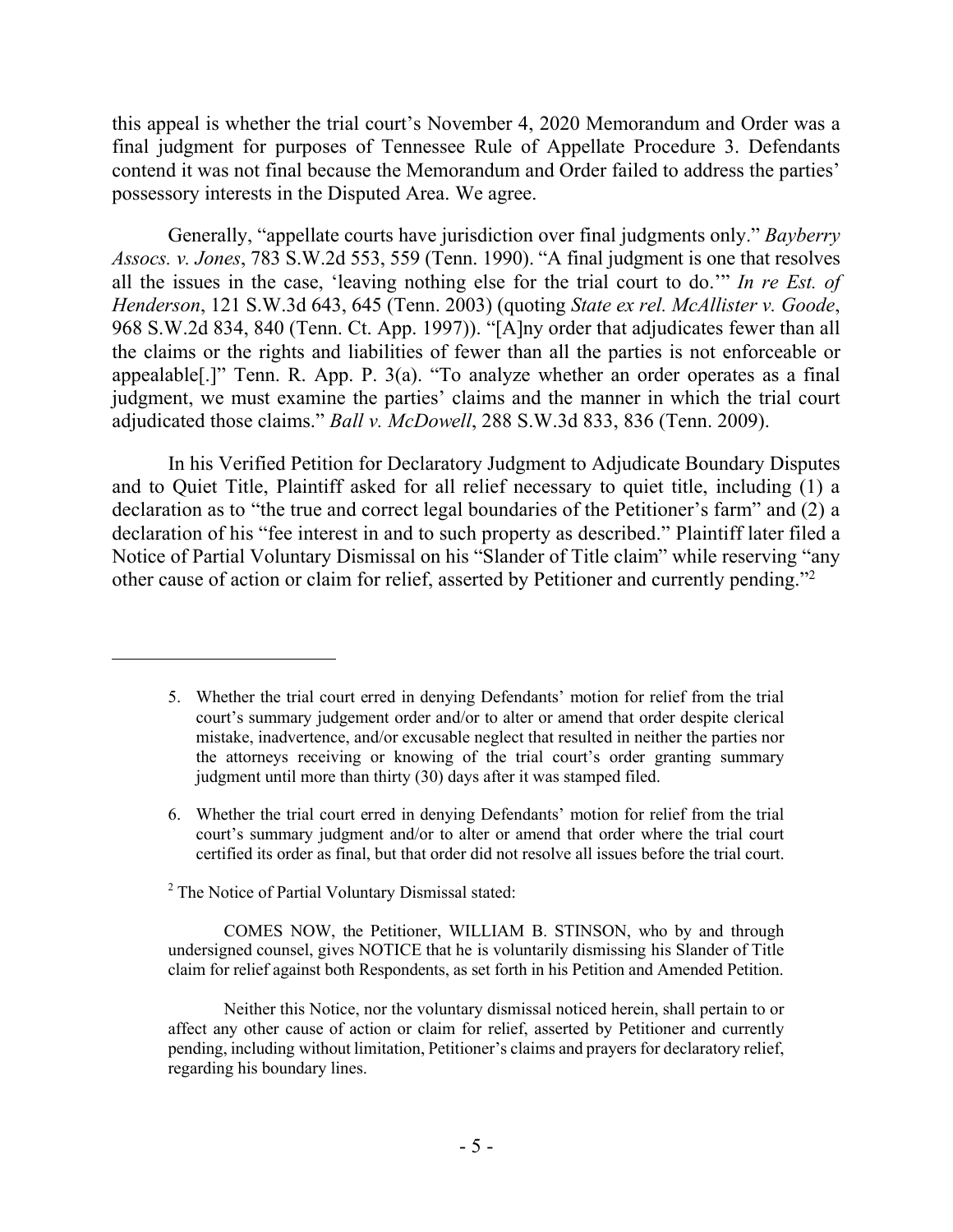Defendants did not assert any counterclaims in their Answer, but they contended that Plaintiff's claims were barred by the limitation periods in Tennessee Code Annotated §§ 28-2-102 and -103. Section 28-2-102 bars actions to enforce any "benefit" of title when the defendant has possessed the property under assurance of title for seven years<sup>3</sup>:

Any person, and those claiming under such person neglecting for the term of seven (7) years to avail themselves of the benefit of any title, legal or equitable, by action at law or in equity, effectually prosecuted against the person in possession, under recorded assurance of title, as in § 28-2-101, are forever barred.

Section 28-2-103 bars actions "for the recovery of any lands" after seven years, whether or not the possessor has assurance of title—but it applies only to property that an adverse holder actually possesses:

- (a) No person or anyone claiming under such person shall have any action, either at law or in equity, for the recovery of any lands, tenements or hereditaments, but within seven (7) years after the right of action accrued.
- (b) No possession of lands, tenements or hereditaments shall be deemed to extend beyond the actual possession of an adverse holder until the muniment of title, if any, under which such adverse holder claims such lands, tenements or hereditaments is duly recorded in the county in which the lands are located.

In other words, §§ 28-2-102 and -103 are "statutory forms of adverse possession" that "may be utilized by the adverse holder only in the defense of a suit." *Cumulus Broad., Inc.*, 226 S.W.3d at 376. "[S]ection 28-2-102 provides a defense when there is assurance of title and seven years possession" and "serves as protection as to the entire boundary as described." *Id.* Section 28-2-103, on the other hand, "does not involve color of title" and "protects an adverse holder after a period of seven years but only as to that portion of the land in his actual possession." *Id.*

At the hearing on Plaintiff's Motion for Summary Judgment, Plaintiff's counsel contended that the Notice of Voluntary Nonsuit was intended "to dismiss everything"

 $\overline{a}$ 

<sup>&</sup>lt;sup>3</sup> "Assurance of title" and "color of title" are used interchangeably. *Cumulus Broad., Inc. v. Shim*, 226 S.W.3d 366, 376 (Tenn. 2007). "'Color of title' is something in writing which at face value, professes to pass title but which does not do it, either for want of title in the person making it or from the defective mode of the conveyance that is used." *Id.* at 376 n.3 (quoting 10 *Thompson on Real Property* § 87.12, at 145 (David A. Thomas ed., 1994)).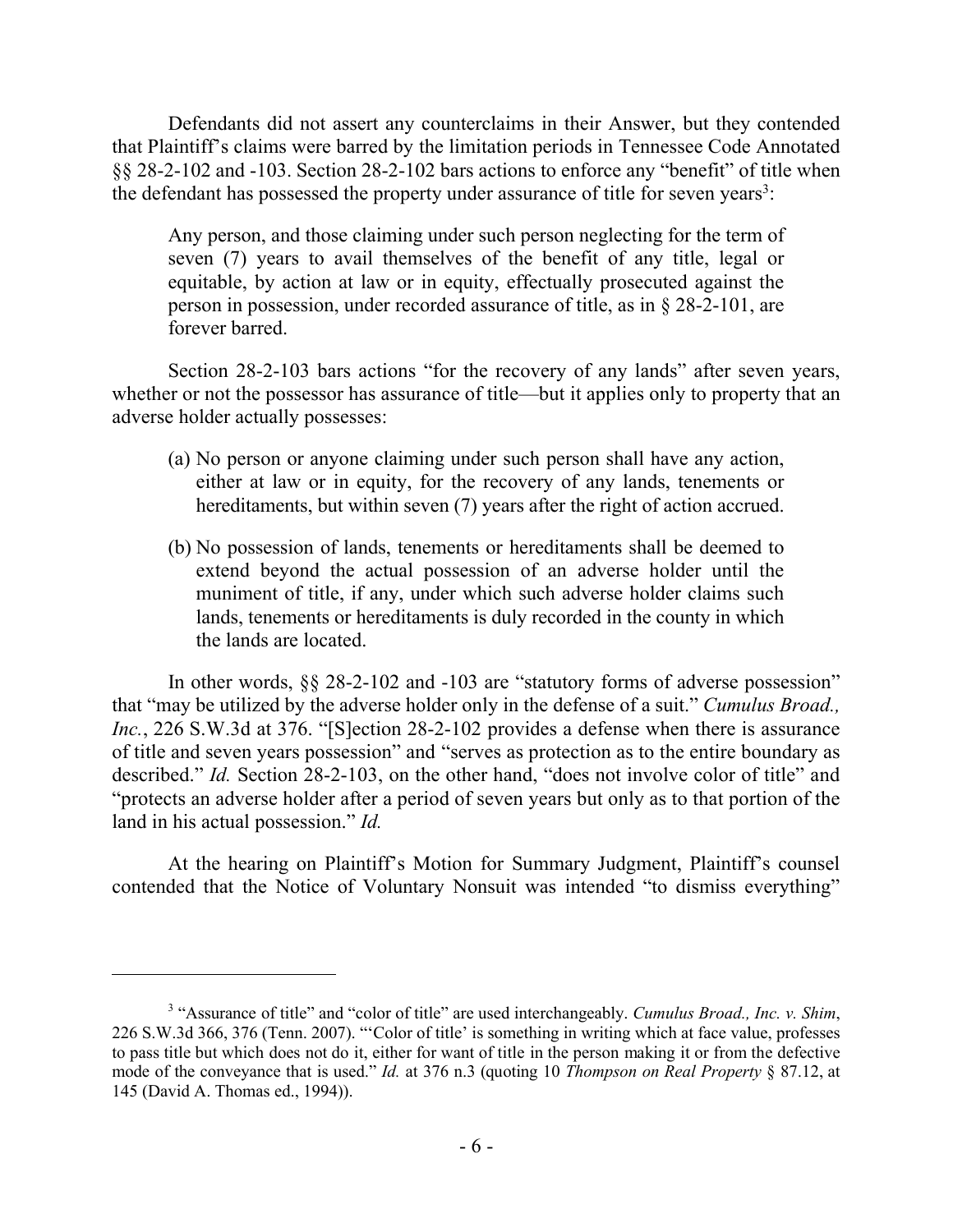except for "the declaratory judgment action." When the trial court asked what exactly Plaintiff wanted the court to declare, Plaintiff's counsel stated as follows:

We want declaratory judgment from the Court setting on the face of where the legal description, metes and bounds legal description, exists on the surface of the earth.

And in that respect, Your Honor, this is what I call a pure boundary dispute. This is asking for the Court to interpret that legal instrument, which is our deed—and specifically the legal description—where do these boundaries exist on the face of the earth?

For that reason, Plaintiff argued that the defenses in §§ 28-2-102 and -103 were inapplicable:

My client's asking for a declaration of his rights. Those statutes are defensive adverse possession. . . . The use of this defensive statutory adverse possession only bars a claim or a cause of action for possession, which we are not making. This is not an action for ejectment, this is not an action for detainer—unlawful detainer or possession. We are not saying, "You built [a] fence in our yard. Please remove it. Take your stuff and go."

Those statutes only bar possessory actions. We are not making a possessory action. We're asking for a declaratory judgment, and that's it.

Based on these representations, the trial court found that the intent of the Notice of Partial Voluntary Dismissal "was to reserve only [Plaintiff]'s claim for declaratory relief." Thus, the court stated that it was deciding only "the narrow question of where the legal boundaries of the Stinson Farm lie on the face of the Earth." The court also agreed that the statutory defenses in §§ 28-2-102 and -103 were inapplicable:

Here, Respondents argue that [Defendant]'s possible adverse possession of the disputed property north of the ditch should operate as a defensive bar to [Plaintiff]'s declaratory judgment action. The Court respectfully disagrees. The relief requested by [Plaintiff] is limited to a declaration of the location of the Stinson Farm's legal boundary lines on the face of the Earth, relating only to [Plaintiff]'s title ownership. Neither party has petitioned the Court for any relief related to the parties' respective possessory interests, whatever they may be. Because the issue before the Court is limited only to title ownership of the disputed property, and not to any right of possession of that property, the Court finds as a matter of law that the defensive bars codified at Tenn. Code Ann. §§ 28-2-102 and 103 do not apply to bar [Plaintiff]'s pending declaratory judgment action.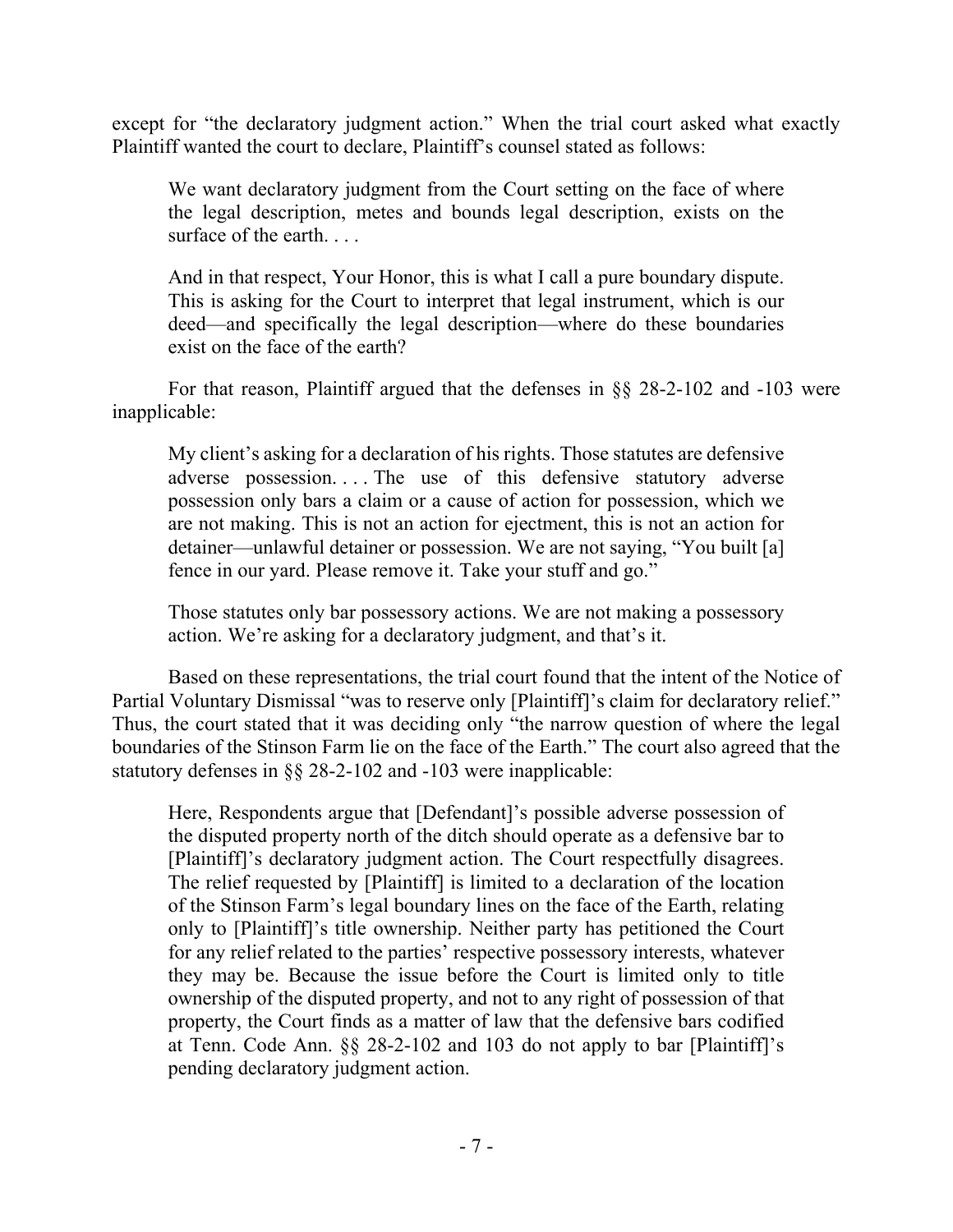We respectfully disagree that the issues before the trial court did not involve the parties' possessory rights. Plaintiff asked the court to quiet title to his property by (1) declaring the location of his property boundaries as described in the deed and (2) declaring his "fee interest in and to such property." Although Plaintiff later nonsuited his "Slander of Title claim," he never expressly nonsuited his claim to quiet title. Plaintiff recast his case as a "pure boundary dispute," but he continued to ask for "a declaration of his rights."

Generally, "[i]n a quiet title action, the plaintiff asks the court to declare that he or she has good title to the property in question and compels any adverse claimant to prove a competing ownership claim or forever be barred from asserting it." 65 Am. Jur. 2d *Quieting Title* § 1 (Feb. 2022 Update). Thus, "[t]he purpose of a quiet title action is to finally settle and determine, as between the parties, all conflicting claims to the property in the controversy, and to decree to each party such interest or estate therein as he or she may be entitled to." *Id.*

As used in this context, a "fee" is "[a] heritable interest in land," especially "a fee simple absolute." *Fee*, Black's Law Dictionary (11th ed. 2019). "Ownership of the fee simple interest is equivalent to ownership of the complete 'bundle of sticks' of property rights that can be privately owned." 63C Am. Jur. 2d *Property* § 31 (Feb. 2022 Update) (footnotes omitted). This "bundle" of property rights includes "(1) the right of possession, enjoyment and use; (2) the unrestricted right of disposition; and (3) the power of testimonial disposition." *State ex rel. Elvis Presley Int'l Mem'l Found. v. Crowell*, 733 S.W.2d 89, 96 (Tenn. Ct. App. 1987) (citations omitted); *see also* 1 Tiffany Real Prop. § 2 (3d ed.) (Sept. 2021 Update) ("While it is usual to speak of the 'ownership of land,' what one owns is properly not the land, but rather the rights of possession and approximately unlimited use, present or future."). Relatedly, "title" to property is "[t]he union of all elements (as ownership, possession, and custody) constituting the legal right to control and dispose of property." *Title*, Black's Law Dictionary (11th ed. 2019).

The November 4, 2020 Memorandum and Order purported to resolve the case by declaring the "legal boundaries" of the Stinson Farm. At the same time, the Memorandum and Order expressly stated that it was not a "ruling with respect to the parties' possessory interests in and rights to possess the disputed property." We find these concepts cannot be so clearly separated here as to allow a declaration on one without affecting the other. To resolve Plaintiff's claims, it was necessary for the court to address the parties' possessory rights to the Disputed Area.

On appeal, Plaintiff maintains that the issue of possessory rights was not before the trial court, relying on the fact that Plaintiff "explained explicitly during the Motion for Summary Judgment hearing that he was only asking the court to interpret [Plaintiff]'s deed and declare the locations of the boundary lines called for in said deed." Plaintiff argues that Defendants should have filed a counterclaim if they wished to litigate issues of possession. Plaintiff also contends that any claims related to possession are now forever barred under Tennessee Rule of Civil Procedure 13.01.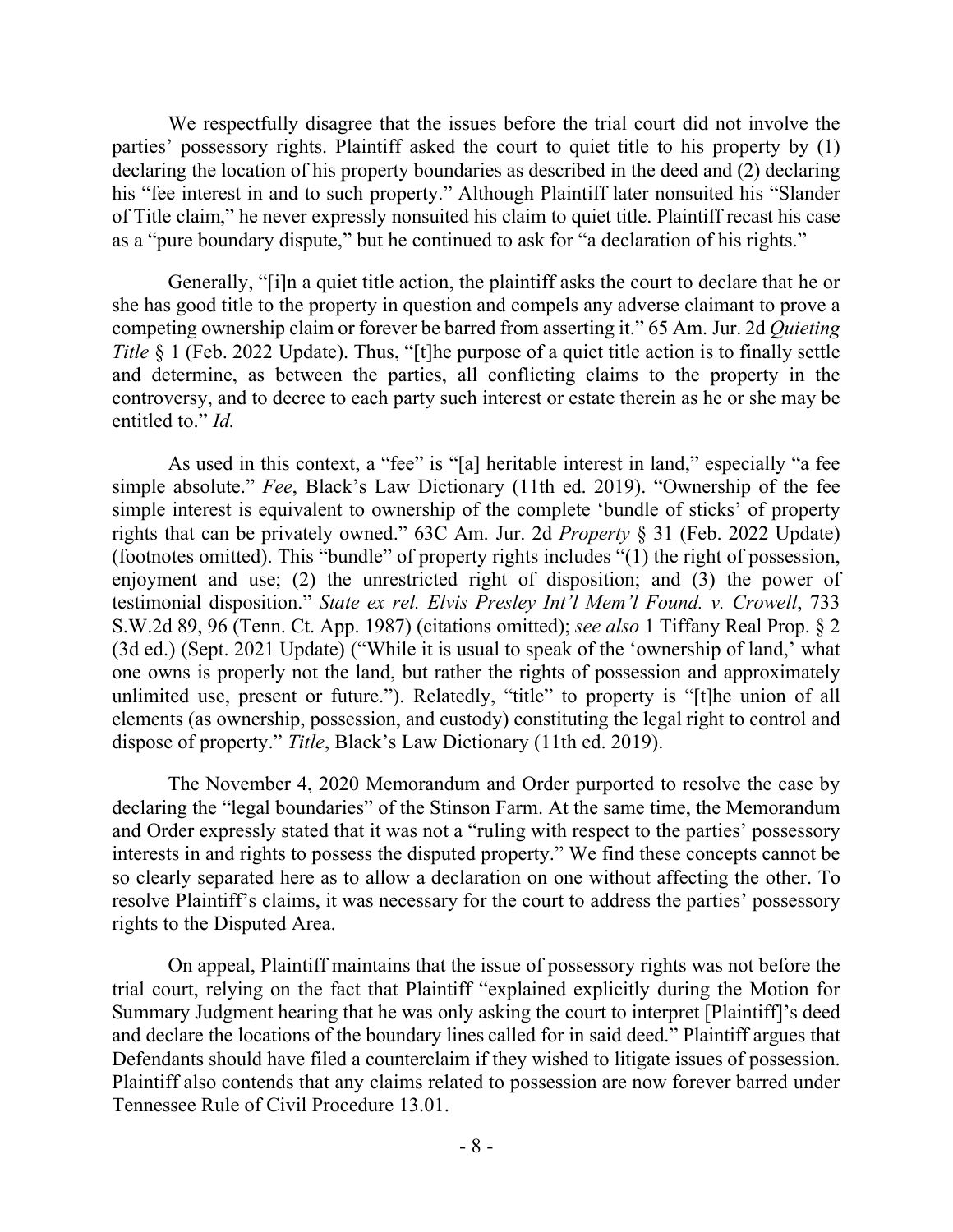Generally, "[t]he plaintiff, unlike a defendant or cross-plaintiff brought into a case by another party, is the master of his or her complaint." *Chimneyhill Condo. Ass'n v. Chow*, No. W2020-00873-COA-R3-CV, 2021 WL 3047166, at \*13 (Tenn. Ct. App. July 20, 2021) (citations omitted). Consistent with this principle, Tennessee Rule of Civil Procedure 41 "grants a plaintiff an absolute right to voluntarily dismiss an action." *Hurley v. Pickens*, 536 S.W.3d 419, 422 (Tenn. Ct. App. 2016) (quoting *Robles v. Vanderbilt Univ. Med. Cntr.*, M2010-01771-COA-R3-CV, 2011 WL 1532069, at \*2 (Tenn. Ct. App. April 19, 2011)). This rule, however, does not give the plaintiff an absolute right to nonsuit only a part of an action. *See Justice v. Craftique Constr., Inc.*, No. E2019-00884-COA-R3-CV, 2021 WL 142146, at \*2 (Tenn. Ct. App. Jan. 15, 2021). Under these circumstances, Plaintiff cannot avoid a declaration on his rights to possess the property while at the same time seeking a declaration of his "legal boundaries" and "title ownership."

Moreover, the purported final judgment also indicates that issues related to "possession of the property" remain unresolved. Specifically, the purported final judgment reads:

IT IS FURTHER ORDERED THAT: Within thirty (30) days of entry of this Memorandum and Order, the parties shall meet and confer for the purpose of scheduling mediation. The parties shall attend mediation in a good faith effort to resolve any remaining dispute as to possession of the property. If the parties are unable to select a mediator by agreement, the Court will appoint one. Either party may petition the Court, by written motion, to appoint a neutral mediator.

For these reasons, we find the trial court's November 4, 2020 Memorandum and Order was not a final judgment because it did not resolve all the issues in the case. *See In re Est. of Henderson*, 121 S.W.3d at 645.

A party is entitled to an appeal as of right only after the trial court has entered a final judgment. *See* Tenn. R. App. P. 3(a). A final judgment is a judgment that resolves all the claims between all the parties, "leaving nothing else for the trial court to do." *In re Est. of Henderson*, 121 S.W.3d at 645 (quoting *State ex rel. McAllister*, 968 S.W.2d at 840). An order that adjudicates fewer than all the claims between all the parties is subject to revision at any time before the entry of a final judgment and is not appealable as of right. Tenn. R. App. P. 3(a); *In re Est. of Henderson*, 121 S.W.3d at 645. The purported final judgment does not dispose of all the claims between the parties. Therefore, we are without jurisdiction to consider the other issues raised by Defendants in this appeal. *See* Tenn. R. App. P. 3(a) ("[A]ny order that adjudicates fewer than all the claims or the rights and liabilities of fewer than all the parties is not enforceable or appealable[.]").